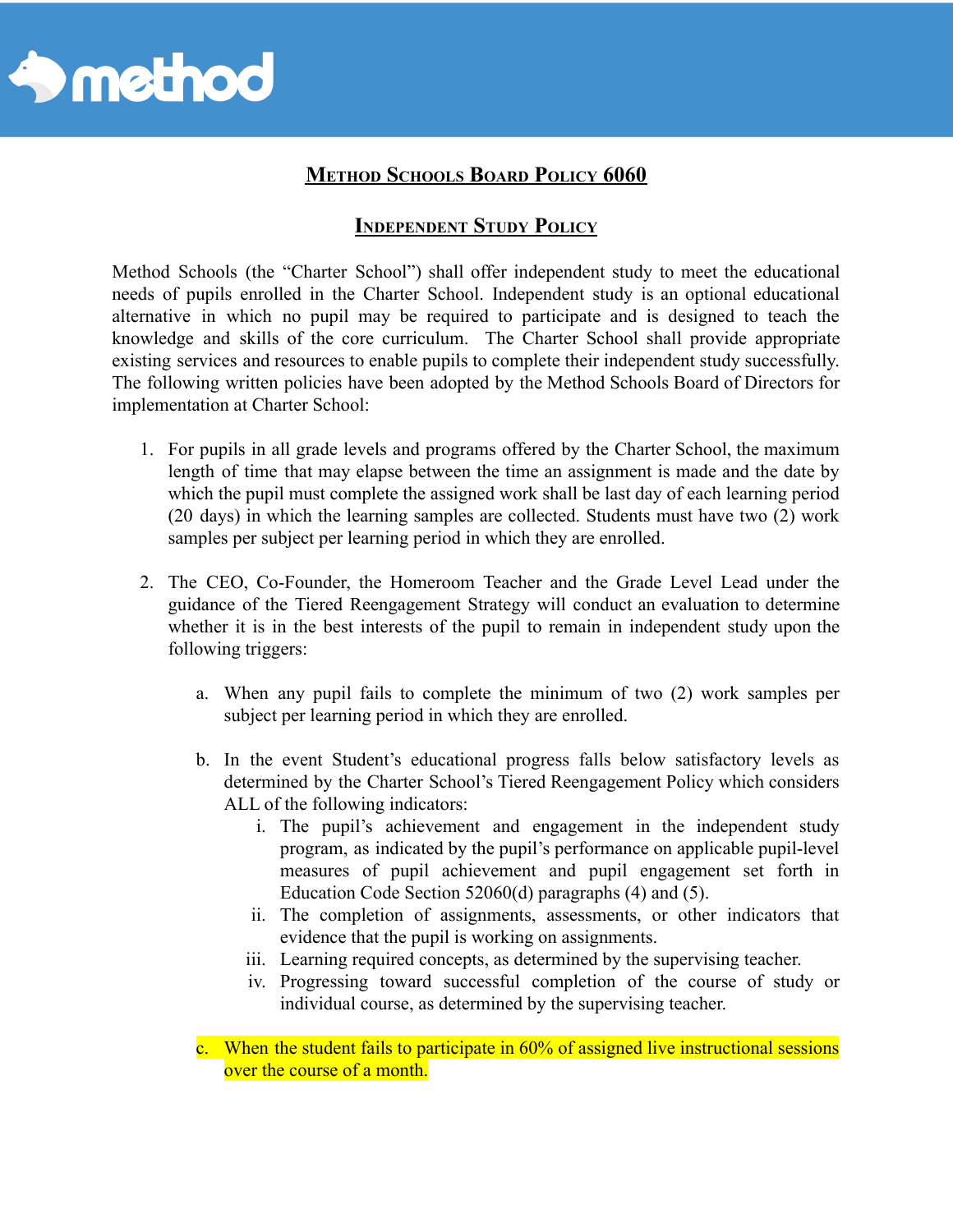A written record of the findings of any evaluation conducted pursuant to this policy shall be treated as a mandatory interim pupil record. The record shall be maintained for a period of three years from the date of the evaluation and, if the pupil transfers to another California public school, the record shall be forwarded to that school.

- 3. The Charter School shall provide content aligned to grade level standards that is provided at a level of quality and intellectual challenge substantially equivalent to in-person instruction. For high school grade levels this shall include access to all courses offered by the Charter School for graduation and approved by the UC or CSU as creditable under the A-G admissions criteria.
- 4. The Charter School has adopted tiered reengagement strategies for all pupils who are not generating attendance for more than three (3) school days or 60% of the instructional days in a school week, or who are in violation of the written agreement pursuant to Education Code Section 51747(g). These procedures are as follows:
	- a. Verification of current contact information for each enrolled pupil;
	- b. Notification to parents or guardians of lack of participation within one school day of the absence or lack of participation;
	- c. Outreach from the Charter School to determine pupil needs including connection with health and social services as necessary;
	- d. When the evaluation described above under paragraph 2.b.iv. is triggered to consider whether remaining in independent study is in the best interest of the pupil, a pupil-parent-education conference shall be required to review a pupil's written agreement and reconsider the independent study program's impact on the pupil's achievement and well-being. This conference shall be a meeting involving, at a minimum, all parties who signed the pupil's written independent study agreement.
- 5. The following plan shall be in place in accordance with Education Code Section 51747(e) for synchronous instruction and live interaction:
	- a. For pupils in transitional kindergarten through grade 3, inclusive, the plan to provide opportunities for daily synchronous instruction for all pupils throughout the school year by each pupil's assigned supervising teacher shall be as follows:
		- i. Daily instructional opportunities via videoconferencing provided by the supervising teacher
		- ii. Weekly 1:1 meetings via videoconferencing provided by the supervising teacher
		- iii.  $(3<sup>rd</sup> \text{ grade})$  Assigned Targeted Direct Instruction via videoconferencing for individualized instructional needs.
	- b. For pupils in grades 4-8, inclusive, the plan to provide opportunities for daily live interaction between the pupil and a certificated or non-certificated employee of the Charter School and at least weekly synchronous instruction for all pupils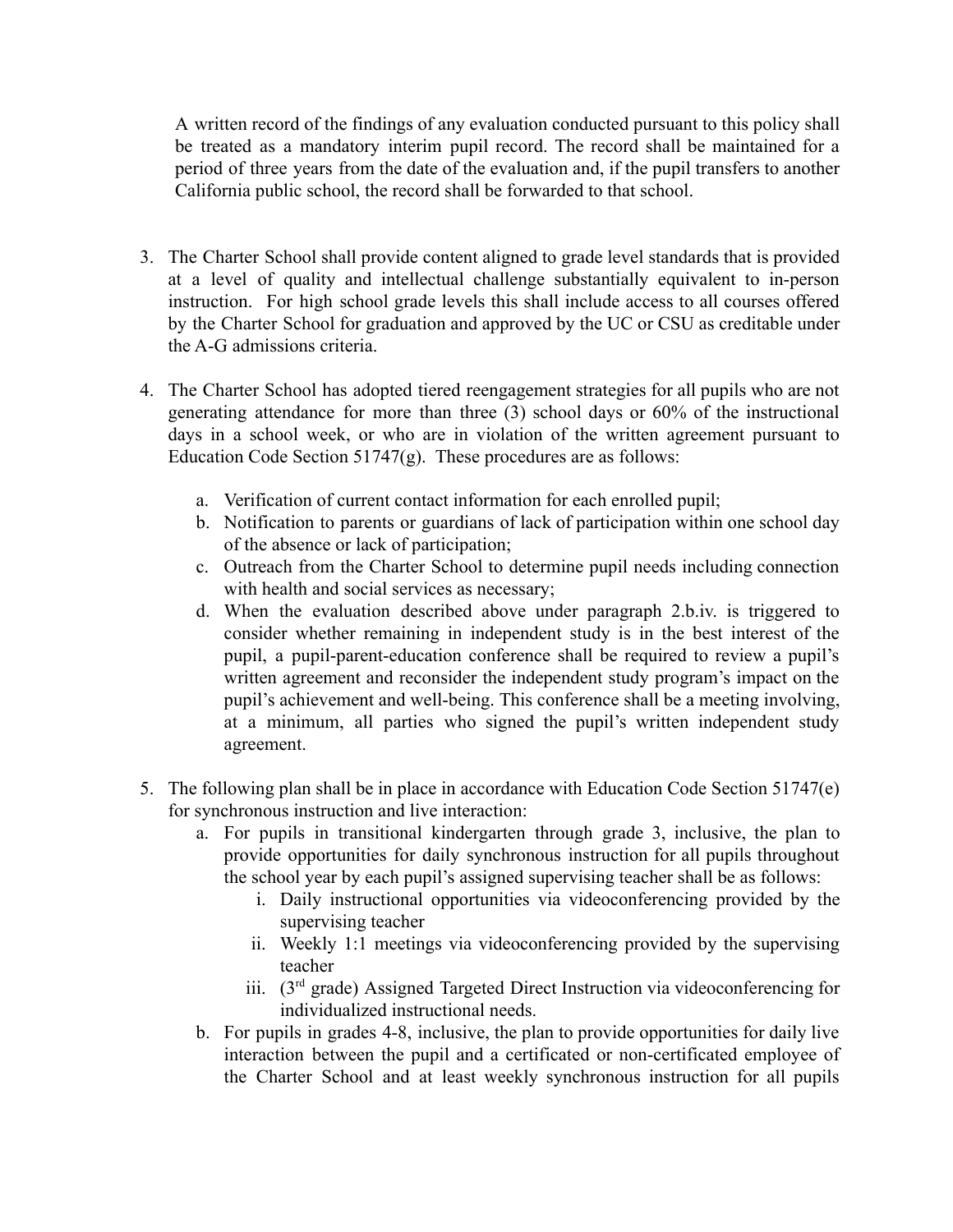throughout the school year by each pupil's assigned supervising teacher shall be as follows:

- i. Weekly 1:1 meeting with the supervising teacher
- ii. Weekly homeroom instructional session
- iii. Daily instructional opportunities via subject specific lessons, Targeted Direct Instruction, Study Hall, and teacher office hours via videoconferencing
- c. For pupils in grades 9-12, inclusive, the plan to provide opportunities for at least weekly synchronous instruction for all pupils throughout the school year by each pupil's assigned supervising teacher shall be as follows:
	- i. Weekly 1:1 meeting with the supervising teacher
	- ii. Weekly homeroom instructional session
- 6. The following plan shall be utilized to transition pupils whose families wish to return to in-person instruction from independent study expeditiously, and, in no case, later than five instructional days: Supervising teacher and department lead and/or High School Counselor, where applicable, will complete a final parent conference closing out the student, recommending local educational alternatives, and withdrawing process.
- 7. A current written agreement shall be maintained on file for each independent study pupil, including but not limited to, all of the following:
	- a. The manner, time, frequency, and place for submitting a pupil's assignments, for reporting the pupil's academic progress, and for communicating with a pupil's parent or guardian regarding a pupil's academic progress.
	- b. The objectives and methods of study for the pupil's work, and the methods used to evaluate that work.
	- c. The specific resources, including materials and personnel, that will be made available to the pupil. These resources shall include confirming or providing access to all pupils to the connectivity and devices adequate to participate in the educational program and complete assigned work.
	- d. A statement of the policies adopted pursuant to Education Code Section 51747, subdivisions (a) and (b) regarding the maximum length of time allowed between the assignment and the completion of a pupil's assigned work, the level of satisfactory educational progress, and the number of missed assignments allowed before an evaluation of whether or not the pupil should be allowed to continue in independent study.
	- e. The duration of the independent study agreement, including the beginning and ending dates for the pupil's participation in independent study under the agreement. No independent study agreement shall be valid for any period longer than one school year.
	- f. A statement of the number of course credits or, for the elementary grades, other measures of academic accomplishment appropriate to the agreement, to be earned by the pupil upon completion.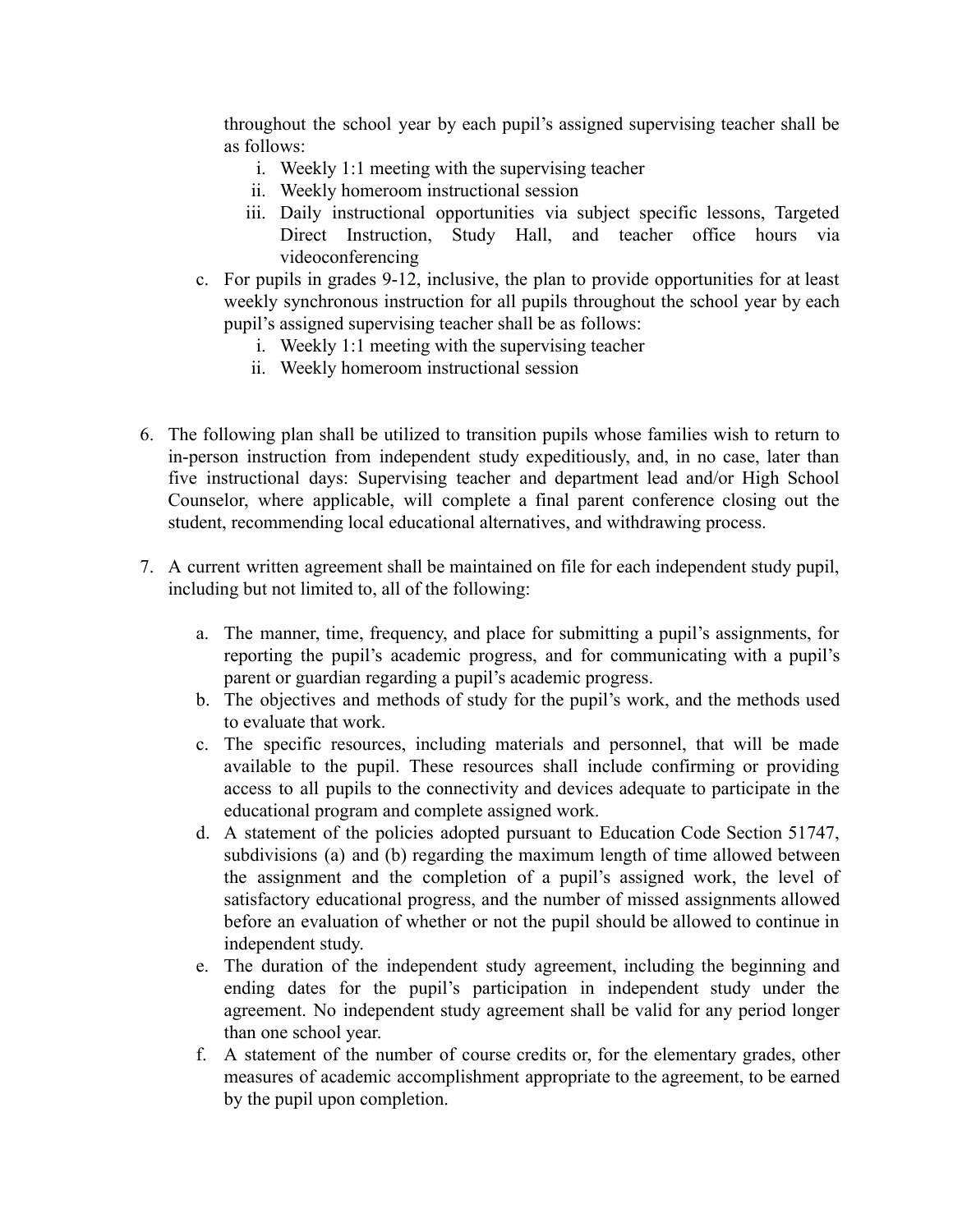- g. A statement detailing the academic and other supports that will be provided to address the needs of pupils who are not performing at grade level, or need support in other areas, such as English learners, individuals with exceptional needs in order to be consistent with the pupil's individualized education program or plan pursuant to Section 504 of the federal Rehabilitation Act of 1973 (29 U.S.C. Sec. 794), pupils in foster care or experiencing homelessness, and pupils requiring mental health supports.
- h. The inclusion of a statement in each independent study agreement that independent study is an optional educational alternative in which no pupil may be required to participate. In the case of a pupil who is referred or assigned to any school, class, or program pursuant to Section 48915 or 48917, the agreement also shall include the statement that instruction may be provided to the pupil through independent study only if the pupil is offered the alternative of classroom instruction.
- i. Each written agreement shall be signed, before the commencement of independent study, by the pupil, the pupil's parent, legal guardian, or caregiver, if the pupil is less than 18 years of age, the certificated employee who has been designated as having responsibility for the general supervision of independent study, and all persons who have direct responsibility for providing assistance to the pupil. For purposes of this paragraph "caregiver" means a person who has met the requirements of Part 1.5 (commencing with Section 6550) of Division 11 of the Family Code.
- 8. The Charter School shall require a newly signed Independent Study Master Agreement in the event that the teacher of record is on leave for 60 or more instructional days. A long-term substitute teaching for a length of 1-59 days will maintain the initial Independent Study Master Agreement.
- 9. The Charter School shall comply with the Education Code sections 51745 through 51749.3 and the provisions of the Charter Schools Act of 1992 and the State Board of Education regulations adopted there under.
- 10. The CEO, Co-Founder shall establish regulations to implement these policies in accordance with the law.

Board Approval Date: 9/21/2021